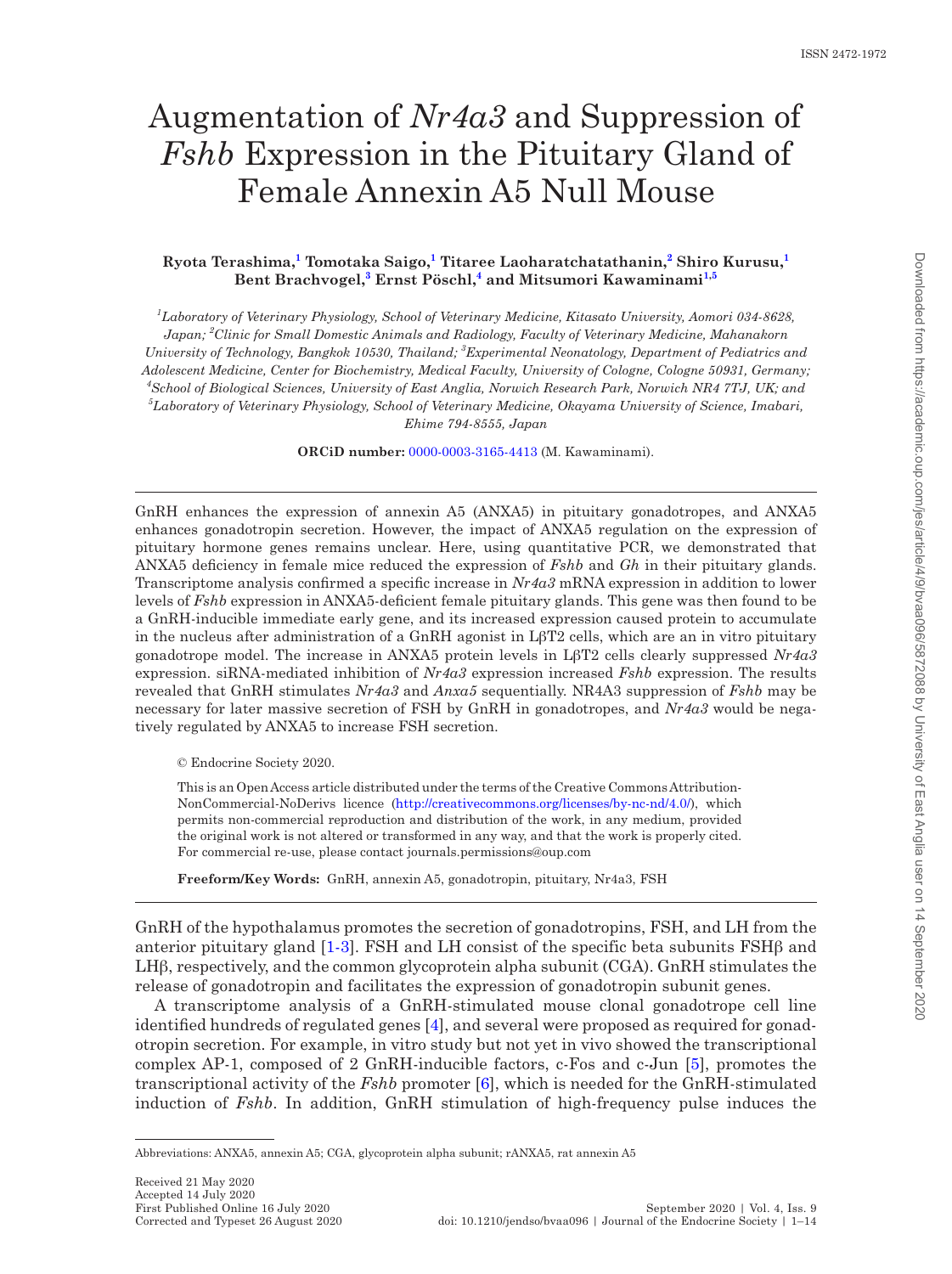expression of SKIL and TGIF1, which prevent the *Fshb* promoter activation by AP-1 [\[7\]](#page-11-5). Therefore, GnRH signaling may also induce the expression of negative regulators that may affect the expression of gonadotropin genes and the responsiveness of cells towards GnRH stimulation.

Annexin A5 (ANXA5), a calcium-dependent phosphatidylserine-binding protein [\[8\]](#page-11-6), is encoded by a GnRH-inducible gene [[9](#page-11-7)]. We previously demonstrated that ANXA5 is induced by GnRH signaling via protein kinase C activation of the MAPK pathway [[10\]](#page-11-8). Moreover, an antisense oligonucleotide-mediated decrease in *Anxa5* suppresses the secretion of LH by GnRH signaling in primary cultures of female rat pituitary cells [\[9\]](#page-11-7). A recent study also revealed that the administration of the GnRH agonist stimulates the expression of ANXA5 and LHβ in the pituitary glands of female hypogonadal mice (*hpg*) that lack a functional GnRH-encoding gene [[11](#page-11-9)]. These results strongly suggest that ANXA5 is involved in physiological gonadotropin secretion under the influence of GnRH, but knowledge of the role of ANXA5 is limited.

Our previous study showed that ANXA5 is expressed in some pituitary endocrine cells of female rat, not only in gonadotropes [[12](#page-11-10)]. Here, we examined the regulation of pituitary hormone genes in ANXA5-deficient mice using transcriptome analysis and qPCR and identified a link between GnRH, NR4A3, ANXA5, and *Fshb* expression in pituitary gonadotrope. Sequential changes in NR4A3 and ANXA5 expression after GnRH stimulation is suggested to be beneficial for FSH secretion by GnRH.

## **Materials and Methods**

## *Animals*

All animal experiment protocols were approved by the President of Kitasato University through the judgment rendered by the Animal Care and Use Committee of Kitasato University (approval no. 15-032). The establishment of ANXA5-deficient mice (*Anxa5-/-*, *Anxa5tm1Epo/Anxa5tm1Epo*) has been described previously [\[13\]](#page-11-11). C57BL/6J wild-type and *Anxa5-/* mice were maintained under controlled temperature and lighting:  $23 \pm 3^{\circ}$ C and 14-hour light/10-hour dark cycle (lights on at 5:00 am). They were allowed free access to laboratory chow and tap water. Eight-week-old female mice were administered either 5 ng/50 µL of GnRH agonist (GnRHa, Des-Gly10 [Pro9]-GnRH ethylamide; Intervet K.K., Tokyo, Japan) or 50 µL of saline (control) through repeated IP injection (10 times in 30-minute intervals). Pituitary samples were collected 30 minutes after the final administration. The mice were sacrificed by cervical dislocation. Pituitary tissues were immediately collected and frozen in liquid nitrogen.

## *Microarray analysis*

Five pituitary glands from either C57BL/6J or *Anxa5-/-* adult female mice were collected and combined. RNA was extracted using an RNeasy mini kit (Qiagen, Tokyo, Japan) according to the manufacturer's instructions. Microarray analysis was performed once each for C57BL/6J and *Anxa5-/-* mice (n = 1). Gene chip analysis and cDNA microarray data were carried out at GeneticLab Co., Ltd. (Sapporo, Japan). Briefly, the quantity and the quality of RNA samples digested with DNase was verified by NanoDrop 1000 Spectrophotometer (Thermo Fisher Scientific Inc, Rockford, IL) and Agilent 2100 Bioanalyzer with Agilent RNA 6000 Nano Kit (Agilent Technologies, Palo Alto, CA) (C57BL/6J: 3.12 µg, 2.11 OD, RNA integrity number score 8.3;  $Anxa5$ <sup>-/-</sup>: 3.77 µg, 2.09 OD, RNA integrity number score 8.0). The synthesis of cDNA, cRNA, and second-cycle cDNA was performed using Ambion WT Expression Kit (Life Technologies, Tokyo, Japan). cDNA was fragmented and labeled GeneChip WT Terminal Labeling Kit (Affymetrix, Santa Clara, CA). Gene chip data were analyzed by means of GeneChip Scanner 3000 7G with GeneChip Mouse Gene 1.0 ST (Affymetrix) and GeneChip Command Console software (Affymetrix) and GeneSpring GX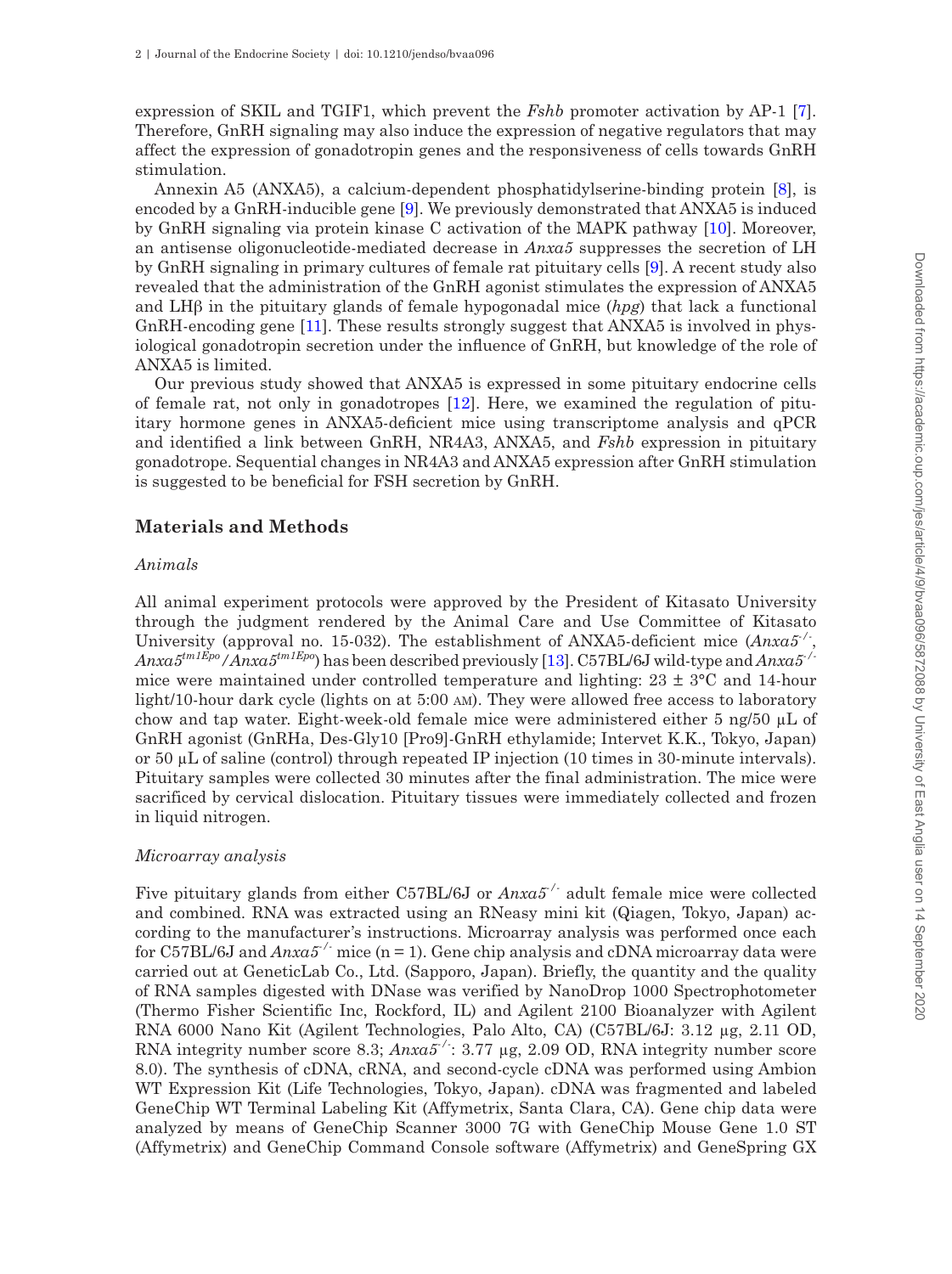version 11.5.1 software (Agilent Technologies). When differences in the detected gene expression levels were greater than 2-fold, the RNA expression was further measured and statistically evaluated by quantitative real-time PCR, as described in the following section.

## *Real-time PCR*

Total RNA was extracted from tissues of adult female mice or cells using TRIzol reagent (Life Technologies) and was reverse-transcribed to generate cDNA using a High Capacity cDNA synthesis kit (Life Technologies). Primer sequences for real-time PCR are given in [Table 1.](#page-2-0) Real-time PCR was performed using Power SYBR Green PCR Master Mix (Life Technologies) according to the manufacturer's protocol using the following amplification conditions: 95°C for 10 minutes and 50 cycles of 95°C for 15 seconds, 60°C for 1 minute. Relative gene expression levels were calculated by the delta-delta CT method using ribosomal protein L19 as an internal control for normalization. Melting curve analysis revealed no amplification of nonspecific products. Expression levels are given as the relative levels by comparing experimental levels with those of the relevant control sample.

## *Mouse gonadotrope LβT2 cell line*

The LβT2 cell line was a kind gift of Prof. P. L. Mellon of the University of California, San Diego. The cells were maintained in DMEM with high levels of glucose (Life Technologies), 10% fetal bovine serum (Life Technologies), and antibiotic-antimycotic supplements (Life Technologies); these were maintained at 37°C with 5%  $\mathrm{CO}_2$ . GnRHa (10<sup>-8</sup> M) was added 24 hours after the cells were plated in multiwell plates, and they were further incubated for 0.5, 1, 2, 4, and 8 hours. In addition, the effect of protein synthesis inhibitors was tested by preincubating the cells with cycloheximide (50  $\mu$ M; Sigma-Aldrich, St. Louis, MO) for 2 hours before GnRHa stimulation. The cells were also treated with recombinant rat ANXA5 protein [[10\]](#page-11-8), which was added either 30 minutes before or at the same time as GnRHa

| Table 1. Primer List |                             |                             |  |
|----------------------|-----------------------------|-----------------------------|--|
| Primers              | Forward $(5'$ -3')          | Reverse $(5' - 3')$         |  |
| Lhb                  | GTCTGCATCACCTTCACCAC        | GTAGGTGCACACTGGCTGAG        |  |
| Fshb                 | CTGCTGCCATAGCTGTGAAT        | GAGCTGGGTCCTTATACACCA       |  |
| Cga                  | ATCACCTGCCCAGAACACAT        | ACATGGACAGCATGACCAGA        |  |
| <i>Tshb</i>          | CCATCAACACCACCATCTGT        | CCTGGTATTTCCACCGTTCT        |  |
| Gh                   | GTGGACAGATCACTGCTTGG        | GGAAAAGCACTAGCCTCCTG        |  |
| Prl                  | <b>CTCAGGCCATCTTGGAGAAG</b> | TCGGAGAGAAGTCTGGCAGT        |  |
| Pomc                 | GGCCACTGAACATCTTTGTC        | GCGACTGTAGCAGAATCTCG        |  |
| Slitrk3              | CTGAGGACTCTGCCAACTGA        | AATGGCATTCAGGTGTTCAA        |  |
| C10 or f11           | <b>TACCCCACTTGCACACCTTA</b> | CAAGTTGACCAGCTCATTGG        |  |
| Nr4a3                | CCGAGCTTTAACAGATGCAA        | AGCTTCTGGACACGTCAATG        |  |
| Gm7120               | CGGGATTTTTAGCGTCTGTT        | ATGGGTATCACAGTGGAGCA        |  |
| <b>Mme</b>           | TTCTGTGGCCAGACTGATTC        | ATTGGGTCATTTCGGTCTTC        |  |
| Gm5148               | CACGAACGCTGTGATCTTCT        | CTCATGCAAAGGGAATTGTG        |  |
| Mpz                  | <b>TCCTTCTGGTCCAGTGAATG</b> | AAGGTTGTCCCTTGGCATAG        |  |
| Mid1                 | CACCATATTCACCGGACAAG        | GTGGTTCTGCTTGATGTTGG        |  |
| Fabp6                | ACCATTGGCAAAGAATGTGA        | GACCTCCGAAGTCTGGTGAT        |  |
| Akr1c18              | GATAGGCCAGGCCATTCTAA        | AATTTTCCAAGCTGGGTCTG        |  |
| Pdk4                 | CACCACATGCTCTTCGAACT        | CTACTGGGGTCAAGGAAGGA        |  |
| Cetn4                | ACAACTGATCGCTGAAATCG        | CCGTAGCATCGTCATCAAAT        |  |
| Grp                  | <b>TCAGTCTCCAGCCTACTTGG</b> | TCCTCCCTTTTCCTTGAGAA        |  |
| Anxa5                | GGTACCGATGAGGACAGCAT        | <b>TCCCTGCCAAACAGAGTCTT</b> |  |
| Rpl19                | AGCCTGTGACTGTCCATTCC        | GCATTGGCAGTACCCTTCCT        |  |

<span id="page-2-0"></span>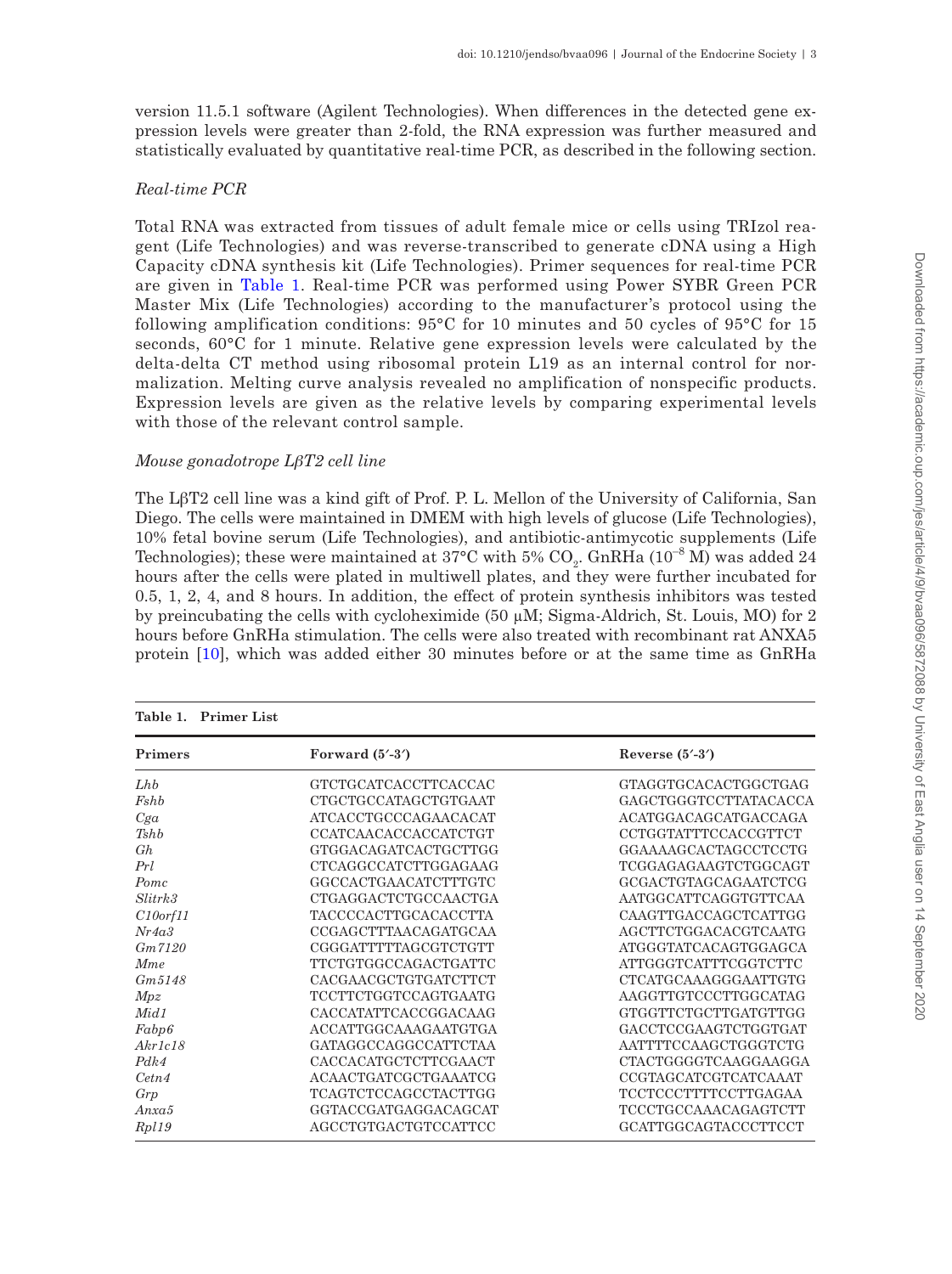administration. For immunoblotting, the cells were cultured in 35-mm dishes. The cells were harvested in Laemmli sample buffer after incubation with GnRHa (10<sup>-8</sup> M) or following transfection of the expression vector.

## *Western blotting*

LβT2 cell lysates were loaded on a 12% SDS-PAGE gel and then were transferred to polyvinylidene fluoride membranes (Amersham Hybond *P* 0.45, GE Healthcare UK Ltd, Buckinghamshire, UK). After blocking with 5% nonfat milk in Tris-buffered saline and Tween 20, the membranes were probed with primary antibodies against NR4A3 (1:1000 dilution; anti-human NGFI-B gamma mouse monoclonal antibody; Perseus Proteomics Inc., Tokyo, Japan) [\[14\]](#page-12-0), ANXA5 (1:10 000 dilution; polyclonal rabbit sera against rat ANXA5) [\[15\]](#page-12-1), and β-actin (1:2000 dilution; mouse monoclonal sc-47778, Santa Cruz Biotechnology, Santa Cruz, CA) [\[16\]](#page-12-2) at 4°C overnight. Then, the membranes were incubated with an ECL peroxidase-labeled anti-mouse antibody or anti-rabbit antibody (GE Healthcare UK Ltd) [\[17,](#page-12-3) [18](#page-12-4)], which function as a secondary antibody. Immunoreactivity was detected by chemiluminescence with ECL Western blotting detection reagents (GE Healthcare UK Ltd), and blots were scanned using an ImageQuant LAS 4000 system (GE Healthcare UK Ltd).

#### *Immunocytochemistry*

LβT2 cells were seeded on poly-L-lysine-coated coverslips and were grown for 2 days. After incubation with GnRHa  $(10^{-8}$  M), the cells were fixed with 4% paraformaldehyde-PBS at room temperature for 10 minutes and then were blocked by incubating with 10% normal goat serum for 30 minutes. Immunocytochemistry was performed using an indirect immunofluorescence technique with an anti-NR4A3 primary antibody (1:2000) and an Alexa Fluor 488 goat anti-mouse IgG secondary antibody (1:200; Life Technologies) [[19](#page-12-5)]. To visualize the actin cytoskeleton, F-actin was stained with Alexa Fluor 568 phalloidin (Life Technologies) for 30 minutes. The specimens were mounted with VECTASHIELD mounting medium with DAPI (Vector Laboratories, Burlingame, CA), and they were visualized using a confocal laser microscope (LSM710, Carl Zeiss Japan, Tokyo, Japan).

## *Transfection of the vector and siRNA*

Rat *Anxa5* cDNA was previously cloned into BamHI site of plasmid pUC119 [\[20\]](#page-12-6), subcloned into BamHI site of plasmid pcDNA3.1(-) (Invitrogen, Carlsbad, CA) and sequenced (LC533519). The transfection of the expression vectors for ANXA5 (pcANXA5) was performed by means of electroporation using an NEPA21 electroporator and electroporation cuvettes (Nepa Gene Co. Ltd., Chiba, Japan). A suspension of LβT2 cells (10<sup>6</sup>) cells/100 µL) was prepared by detaching the cells with trypsin, and the cells were then mixed with 10 µg plasmid vector and electroporated by applying 2 pulses of 175 V for 5 ms at 50-ms intervals.

Nr4a3 Silencer Select siRNA (ID: s70687) and Silencer Select Negative Control #1 siRNA were obtained from Ambion (Austin, TX). LβT2 cells were transfected with each type of siRNA (66 pmol/mL final concentration) using Lipofectamine 2000 (Invitrogen) according to the manufacturer's instructions.

After transfection with the expression vectors or siRNA, the cells were incubated for 48 hours and then they were treated with GnRHa  $(10^{-8}$  M).

#### *Statistics*

The results are presented as the mean  $\pm$  SEM. Significant differences were analyzed with Student *t* tests or 1- or 2-way ANOVA followed by a Tukey-Kramer test. A *P* value less than 0.05 was considered statistically significant.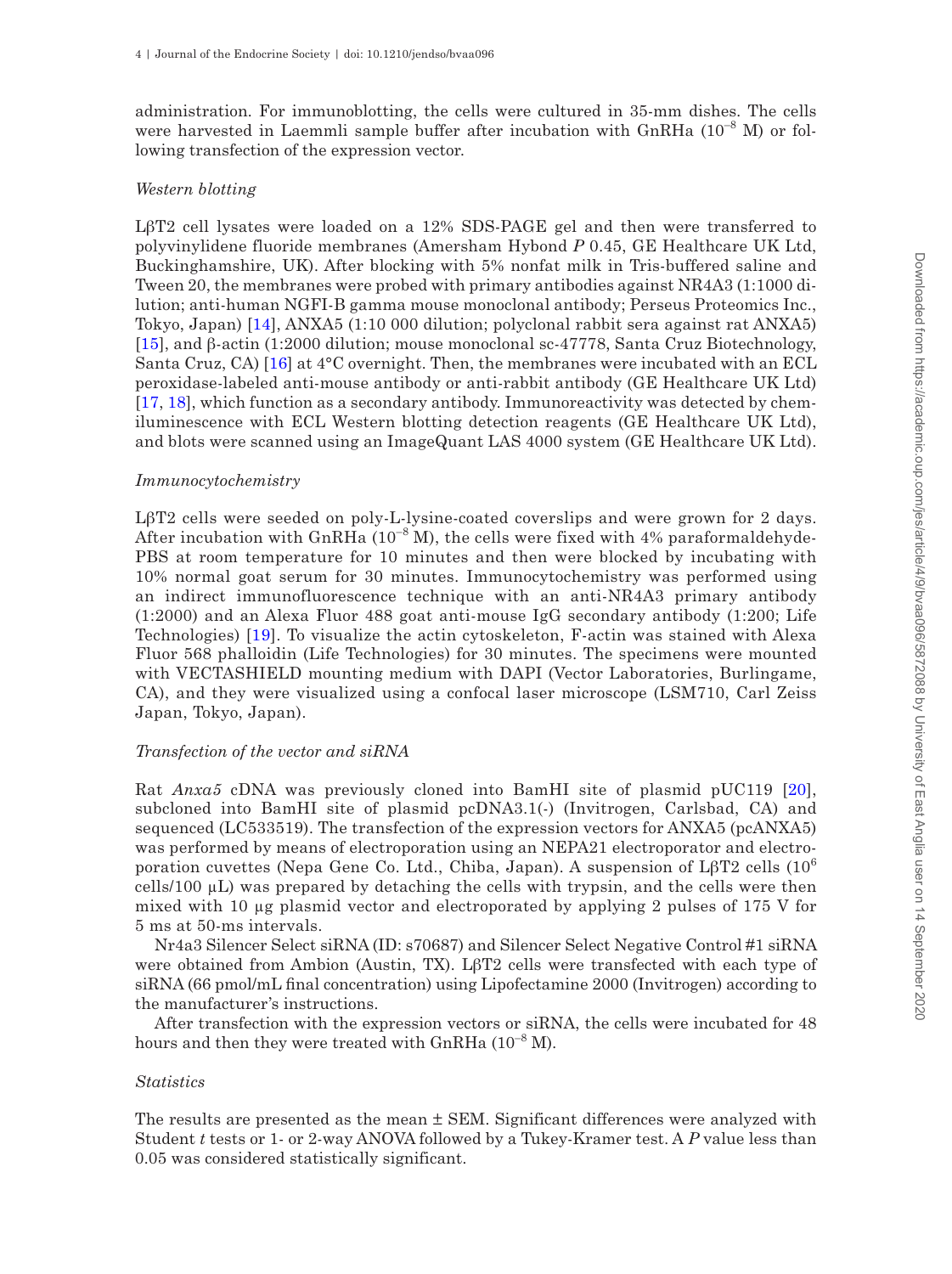## **Results**

#### *Expression changes in the anterior pituitary glands of* Anxa5*-/- mice*

To determine the effect of ANXA5 deficiency on anterior pituitary gland hormone production, we analyzed the relative expression levels in RNA extracts from the pituitary glands of C57BL/6J mouse controls and *Anxa5-/-* mutants using real-time PCR. Among the 7 pituitary hormone genes analyzed, we observed that the FSH beta subunit (*Fshb*) and *Gh* expression levels were significantly reduced in the *Anxa5-/-* pituitary glands ([Fig. 1](#page-4-0)). We also studied global expression changes and performed a transcriptome analysis of the anterior pituitary glands of C57BL/6J and *Anxa5-/-* mice. The results from the microarray analysis showed a 1.4-fold decrease in *Fshb* mRNA in the *Anxa5-/-* pituitary glands compared with the level of the control, whereas the expression of *Gh* and other pituitary hormone genes remained unchanged compared with that of the control ([Table 2](#page-5-0)). Fourteen of 23 304 genes were differentially expressed, as defined by having a 2-fold or greater difference. To confirm the results, quantitative PCR analysis was performed. Here, we confirmed that *Slitrk3*, *C10orf11*, *Nr4a3*, and *Mme* were upregulated 2.9-, 7.0-, 6.8-, and 4.3-fold, respectively, and *Mid1* was downregulated 6.7-fold in the pituitary glands of *Anxa5-/-* mice [\(Fig. 2\)](#page-5-1).

## *ANXA5-controlled genes responding to GnRH stimulus in the pituitary glands*

To identify the GnRH-responsive genes within the cluster of differentially expressed genes, C57BL/6J mice were received multiple administrations of GnRHa or saline. Then, RNA from their pituitary glands was isolated, and relative gene expression was determined using quantitative PCR. Here, we observed that the administration of GnRHa significantly increased *Nr4a3* expression 2-fold and decreased *Akr1c18* expression 3-fold in the pituitary glands compared with the levels determined for the saline control [\(Fig. 3](#page-6-0)). AKR1C18 is a 20α-hydroxysteroid dehydrogenase that converts progesterone to the nonactive metabolite



<span id="page-4-0"></span>**Figure 1.** Pituitary hormone gene expression in *Anxa5-/-* mice. The levels of *Lhb*, *Fshb*, *Cga*, *Tshb*, *Gh*, *Prl*, and *Pomc* mRNA expression in wild-type (C57BL/6) and *Anxa5-/-* mice were analyzed by quantitative real-time PCR. Data are depicted as the mean  $\pm$  SEM (n = 5). Statistical analysis was performed with Student *t* tests (\**P* < 0.05). ANXA5, annexin A5; *Cga*, common alpha glycoprotein subunit; *Fshb*, follicle stimulating hormone beta subunit; *Lhb*, luteinizing hormone beta subunit; *Pomc*, pro-opiomelanocortin; *Prl*, prolactin; *Tshb*, thyroid stimulating hormone beta subunit.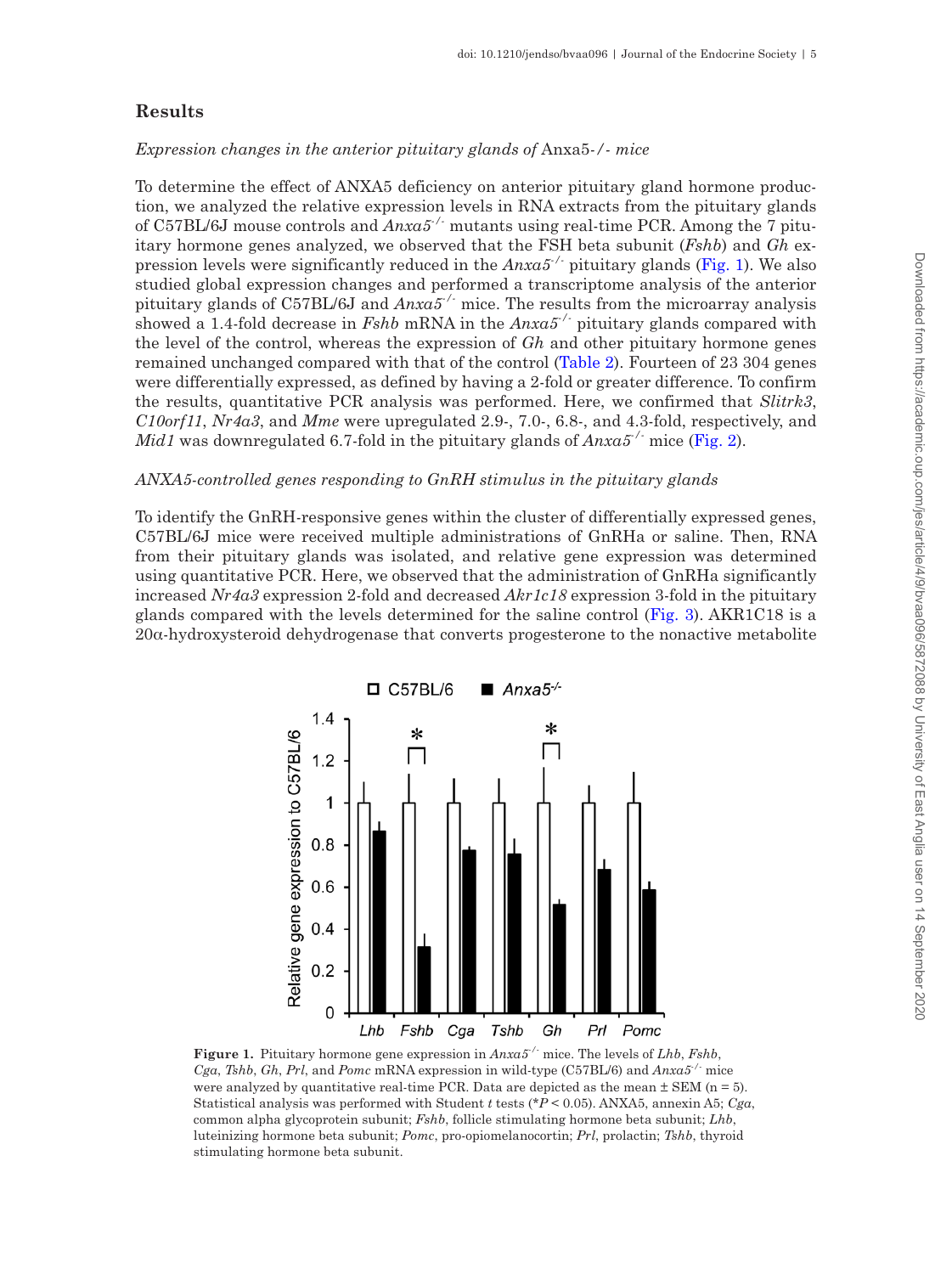| <b>Gene ID</b>          | <b>Gene Description</b>                                          | Gene symbol | Fold change |
|-------------------------|------------------------------------------------------------------|-------------|-------------|
|                         | Genes upregulated in the anterior pituitary gland of $Anxa5$ .   |             |             |
| NM 198864               | SLIT and NTRK-like family, member 3                              | Slitrk3     | 2.84        |
| NM_028275               | RIKEN cDNA 1700112E06 gene                                       | C10orf11    | 2.64        |
|                         | (leucine-rich repeat-containing protein C10orf11 homolog)        |             |             |
| NM 015743               | Nuclear receptor subfamily 4, group A, member 3                  | Nr4a3       | 2.28        |
| NM 001039244            | Predicted gene 7120                                              | Gm7120      | 2.09        |
| NM 008604               | Membrane metalloendopeptidase (CD10)                             | Mme         | 2.02        |
|                         | Genes downregulated in the anterior pituitary gland of $Anxa5$ . |             |             |
| NM_198657               | Predicted gene 5148                                              | Gm, 5148    | $-4.71$     |
| NM 008623               | Myelin protein zero                                              | Mpz         | $-4.20$     |
| NM 010797               | Midline 1 (Tripartite motif protein 18)                          | Mid 1       | $-3.16$     |
| NM 008375               | Fatty acid binding protein 6 (gastrotropin)                      | Fabp6       | $-2.73$     |
| NM 134066               | Aldo-ketoreductase family 1, member C18                          | Akr1c18     | $-2.46$     |
| NM 013743               | Pyruvate dehydrogenase kinase, isoenzyme 4                       | Pdk4        | $-2.46$     |
| NM_009673               | Annexin A5                                                       | Ansa5       | $-2.19$     |
| NM 145825               | Centrin <sub>4</sub>                                             | Cetn4       | $-2.02$     |
| NM 175012               | Gastrin releasing peptide                                        | Grp         | $-2.00$     |
| Pituitary hormone genes |                                                                  |             |             |
| NM 008497               | LH beta                                                          | Lhb         | 1.05        |
| NM 008045               | FSH beta                                                         | Fshb        | $-1.41$     |
| NM_009889               | Glycoprotein hormones, alpha subunit                             | Cga         | 1.02        |
| NM_00943                | TSH beta                                                         | Tshb        | 1.10        |
| NM 008117               | GH                                                               | Gh          | $-1.01$     |
| NM_011164               | Prolactin                                                        | Prl         | $-1.00$     |
| NM 008895               | Pro-opiomelanocortin-alpha                                       | Pomc        | 1.10        |

<span id="page-5-0"></span>**Table 2. Gene Expression in the Pituitary Gland of** *Anxa5-/-* **Mice**



<span id="page-5-1"></span>**Figure 2.** Expression levels of the 13 genes affected by ANXA5 deficiency in the pituitary glands listed in [Table 2.](#page-5-0) Relative mRNA levels in the pituitary glands of C57BL/6 and *Anxa5-/* mice were measured by real-time quantitative PCR, and the relative expression levels in the control animals were set at 1.0. Data are depicted as the mean  $\pm$  SEM (n = 5). Statistical analysis was performed with Student *t* tests (\*\**P* < 0.01). ANXA5, annexin A5.

20α-hydroxyprogesterone in ovaries [\[21](#page-12-7)]. *Akr1c18* was shown to be induced by PPARalpha in the pituitary gland [\[22](#page-12-8)]. In addition, we confirmed a previously described increase in the expression of *Anxa5*.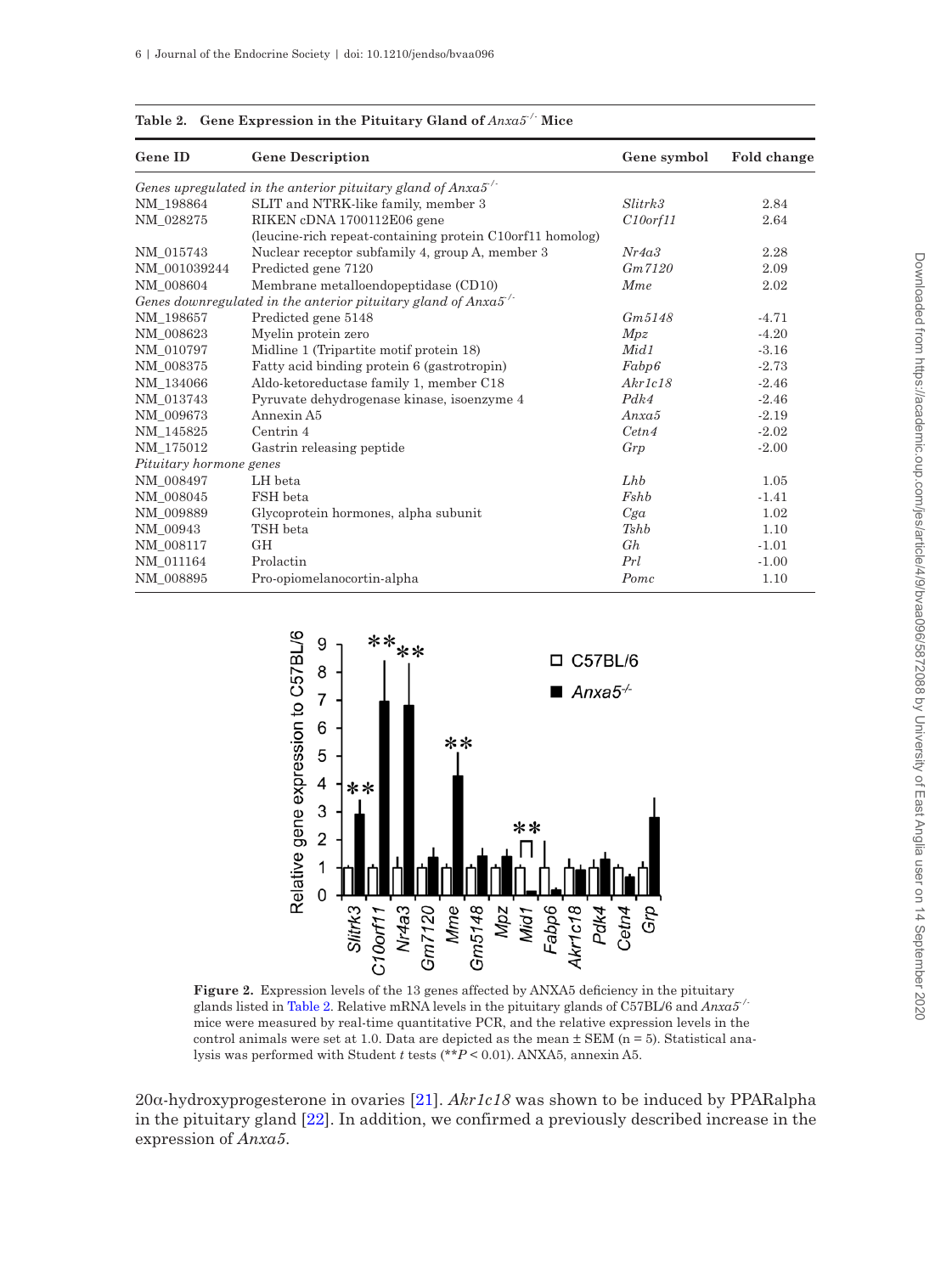

<span id="page-6-0"></span>**Figure 3.** Effects of GnRHa stimulation on genes differentially expressed in ANXA5 deficient pituitary glands. C57BL/6 control mice were repeatedly administered a GnRH agonist (GnRHa, 5 ng/50 µL, 10 times) to obtain a large response, or they were administered saline alone; then, relative mRNA levels in the pituitary glands were measured by real-time quantitative PCR. Data are depicted as the mean  $\pm$  SEM (n = 5). Statistical analysis was performed with Student *t* tests (\**P* < 0.05). ANXA5, annexin A5.

#### *Induction and intranuclear accumulation of NR4A3 by GnRH*

Interestingly, *Nr4a3* expression was increased in *Anxa5-/-* pituitary gland tissue, and GnRH could induce *Nr4a3* and *Anxa5* expression. Therefore, we compared the levels of *Anxa5* and *Nr4a3* expression in the mouse gonadotrope cell line LβT2. GnRHa stimulation caused a single peak of transiently increased *Nr4a3* mRNA expression 1 hour after stimulation [\(Fig. 4A](#page-7-0)). In contrast, *Anxa5* mRNA expression showed a constant increase 8 hours after the LβT2 cells were treated ([Fig. 4B\)](#page-7-0). To examine whether the synthesis of *Nr4a3* mRNA was dependent on protein synthesis, LβT2 cells were incubated with the protein synthesis inhibitor before GnRHa treatment. The kinetics of *Nr4a3* mRNA expression were not affected by the addition of the inhibitor. Hence, *Nr4a3* is a direct immediate early gene of GnRH, and stimulation of *Nr4a3* mRNA expression is independent of protein synthesis processes [\(Fig. 4C](#page-7-0)). The results from the immunoblot analysis showed that the increase in mRNA expression was accompanied by a peak of increased NR4A3 protein (~75 kD band) expression 2 hours after GnRHa stimulation [\(Fig. 4D](#page-7-0)). Immunocytochemistry clearly showed that NR4A3 protein levels were increased, and NR4A3 was detected within the nuclei of the LβT2 cells after GnRHa treatment ([Fig. 4E\)](#page-7-0).

#### *Inhibitory effect of de novo synthesized and exogenous ANXA5 on* Nr4a3 *expression*

Because *Nr4a3* expression is enhanced in the pituitary glands of ANXA5-deficient mice, we hypothesized that *Nr4a3* expression is inhibited in the presence of ANXA5. We therefore studied the effect of increasing ANXA5 levels on *Nr4a3* mRNA expression in LβT2 cells using transient transfection protocols [\(Fig. 5A](#page-8-0)). ANXA5 expression was successfully increased two days after transfection, and the *Nr4a3* mRNA levels were significantly reduced compared with the levels in the control cells after GnRH stimulation ([Fig. 5B](#page-8-0)). We previously showed a stimulatory effect of externally added recombinant rat ANXA5 (rANXA5) on gonadotropin release from primary pituitary cells [\[9\]](#page-11-7), which indicated that exogenous ANXA5 can act on gonadotropes to cause release the hormone. Therefore, the  $L\beta T2$  cells were simultaneously incubated with GnRHa and rANXA5 to study the combined effect on *Nr4a3* expression. The administration of rANXA5 in addition to GnRHa significantly inhibited *Nr4a3* mRNA expression after 1 hour in a dose-dependent manner ([Fig. 5C](#page-8-0)). The preincubation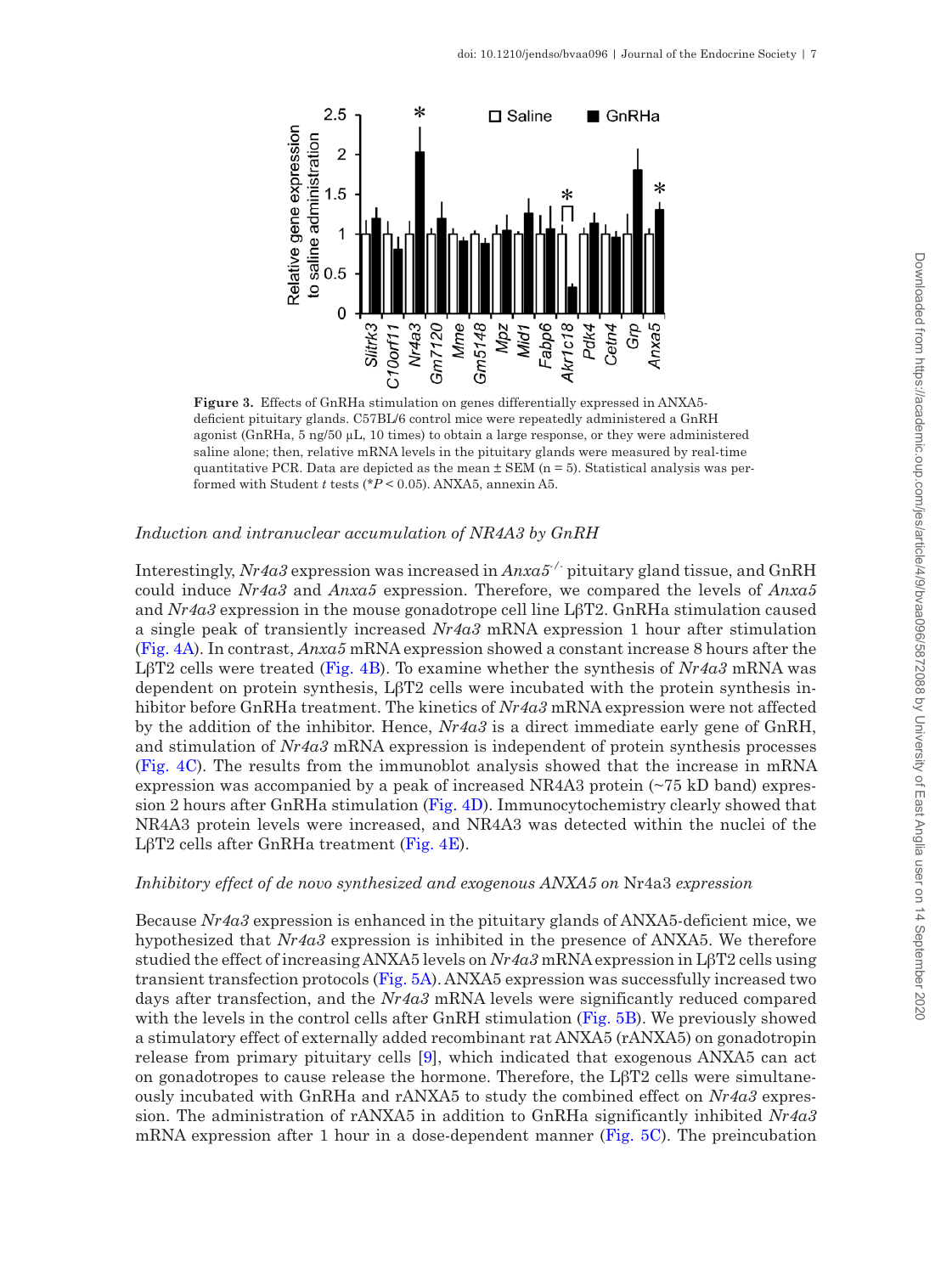

<span id="page-7-0"></span>**Figure 4.** Induction of *Nr4a3* expression and accumulation of NR4A3 protein in the nuclei after GnRH stimulation in gonadotrope cell line LβT2. (A) *Nr4a3* and (B) *Anxa5* mRNA expression was observed after LβT2 cells were incubated with GnRHa  $(10^{-8}$  M) for 0 to 8 hours (mean  $\pm$  SEM;  $n = 4$ ). Statistical analysis was performed with 1-way ANOVA and a Tukey-Kramer test (\*\**P* < 0.01 vs 0 hours). (C) LβT2 cells were preincubated with or without cycloheximide (CHX, 50  $\mu$ M) for 2 hours. *Nr4a3* mRNA expression was measured after GnRHa ( $10^{-8}$  M) treatment for 1 hour (mean  $\pm$  SEM; n = 4). Statistical analysis was performed with 2-way ANOVA and a Tukey-Kramer test (\*\**P* < 0.01). NR4A3 protein expression was observed by (D) Western blotting and (E) immunocytochemistry of LβT2 cells in the presence of GnRHa  $(10^{-8} M)$  for 0 to 8 hours and 0 to 4 hours, respectively. (E) Distribution of the NR4A3 protein (green), actin cytoskeleton (red) and nuclei (blue) in cell aggregates was observed by confocal laser scanning microscopy. Scale bars indicate 10  $\mu$ m (E). ANXA5, annexin A5.

with rANXA5 for 30 minutes ([Fig. 5D\)](#page-8-0) or the preincubation and simultaneous incubation with GnRHa ([Fig. 5E](#page-8-0)) showed a similar inhibitory effect on *Nr4a3* mRNA expression.

## *Effect of Nr4a3 on gonadotropin gene expression*

Next, we used siRNA to knock down *Nr4a3* in LβT2 cells so that we could determine whether NR4A3 could regulate gonadotropin gene expression. The *Nr4a3* mRNA levels were significantly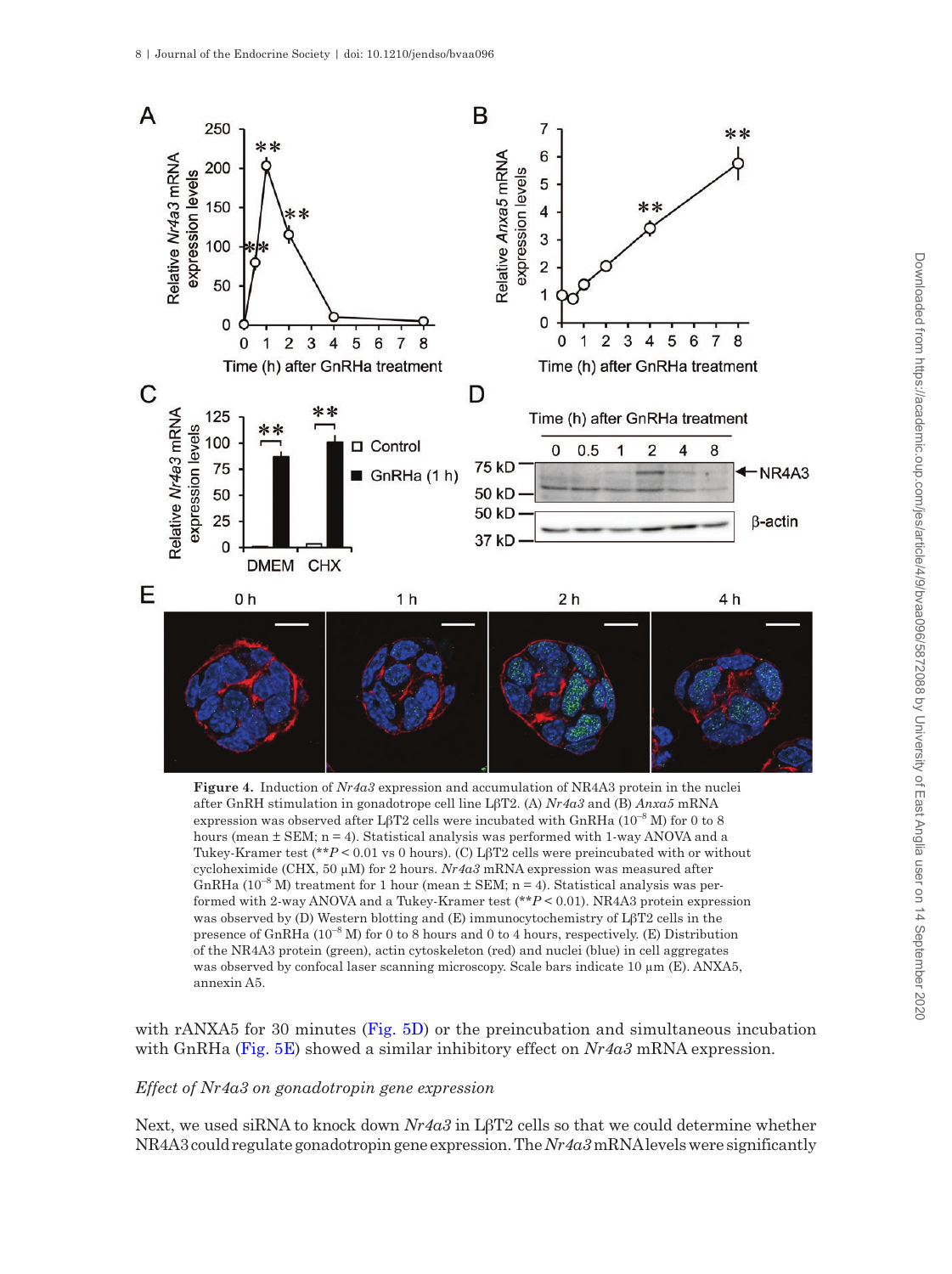

<span id="page-8-0"></span>**Figure 5.** Suppression of *Nr4a3* expression by ANXA5. (A) LβT2 cells were transfected with an ANXA5 expression vector (pcANXA5) or an empty vector (pcDNA), and the expression of the ANXA5 protein was detected by Western blotting for mouse and rat ANXA5 protein. (B) *Nr4a3* mRNA expression in the cells transfected with pcANXA5 or pcDNA was measured after induction with GnRHa  $(10^{-8}$  M) for 1 hour (mean  $\pm$  SEM; n = 4; \* $P$  < 0.05, \*\* $P$  < 0.01). (C-E) LβT2 cells were incubated for 1 hour in the absence or presence of GnRHa ( $10^{-8}$  M), and the *Nr4a3* mRNA levels were measured (mean ± SEM; n = 4; \*\**P* < 0.01). Recombinant ANXA5 (rANXA5, 0-10 µg/mL) was used as a treatment in the 3 conditions: simultaneous administration with GnRHa (C, simultaneous), preadministration 30 minutes before incubation with GnRHa alone (D, pre), or preadministration and simultaneous administration (E, pre+simultaneous). Statistical analysis was performed with 2-way ANOVA and a Tukey-Kramer test. ANXA5, annexin A5.

reduced between 1 and 2 hours after GnRHa administration (expression ratio of NR4A3 siRNA transfected cells to control siRNA transfected cells: 0 hours, 55%; 1 hours, 66%; 2 hours, 47%; 4 hours, 56%; 8 hours, 62%) [\(Fig. 6A](#page-9-0)); further, *Fshb* mRNA expression, which is known to be increased after stimulation, was increased in the siRNA for NR4A3 transfected cells between 1 and 8 hours after GnRHa administration compared with the expression levels observed in the control cells [\(Fig. 6B](#page-9-0)). *Lhb* mRNA expression levels showed a 40% decrease within the first 2 hours of GnRHa administration, and thereafter, normal levels were reestablished [\(Fig. 6C\)](#page-9-0); however, the expression of the common alpha subunit (*Cga*) mRNA was not significantly al-tered in the NR4A3 siRNA transfected LβT2 cells [\(Fig. 6D](#page-9-0)). This finding suggests that the induction of NR4A3 by GnRH can suppress *Fshb* gene expression.

## **Discussion**

Here, we demonstrated a unique system for regulating *Fshb* expression among gonadotropin subunits through GnRH and ANXA5 in pituitary gonadotropes. Although GnRH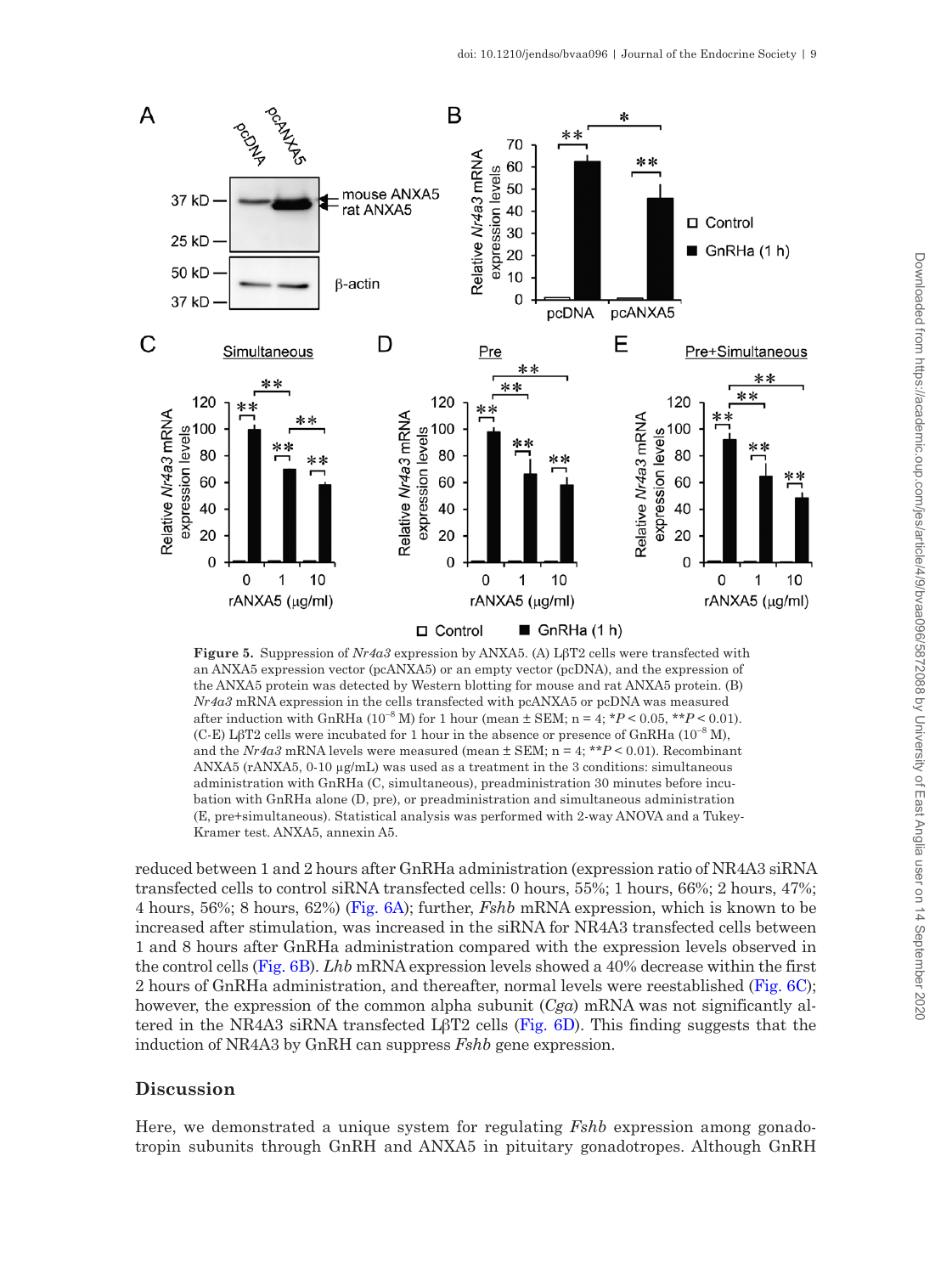

<span id="page-9-0"></span>**Figure 6.** Effect of RNA interference targeting *Nr4a3* on gonadotropin genes. LβT2 cells were transfected with an *Nr4a3*-specific siRNA (Nr4a3 siRNA; filled triangle) or a negative control siRNA (control; open circle), and then the cells were incubated for 48 hours. (A) *Nr4a3*, (B) *Fshb*, (C) *Lhb*, and (D) *Cga* mRNA expression in cells treated with GnRHa (10–8 M) was measured by quantitative PCR at 0 to 8 hours (mean  $\pm$  SEM; n = 4). Relative levels of mRNA are indicated compared with levels of the control group at the start (0 hours) of treatment. Statistical analysis was performed with 2-way ANOVA and a Tukey-Kramer test (\*\**P* < 0.01). \**P* < 0.05 and \*\**P* < 0.01 indicate comparison to the levels at 0 hours under the same conditions as those of the siRNA transfected cells; #*P* < 0.05 and ##*P* < 0.01 indicate comparison to the control group at each time point.

stimulates both LH and FSH secretion, the secretion patterns of these hormones are not always identical. Therefore, specific regulation for each subunit has been presumed.

Mittag et al. first reported that *Fshb* mRNA expression levels were specifically lowered among anterior pituitary hormone genes in immature 3-week-old male *Anxa5-/-* mice [[23\]](#page-12-9). Because ANXA5 was suggested to enhance the expression of *Fshb* mRNA, we have now identified the genes specifically regulated in ANXA5-deficient pituitary glands of adult female mice. The present study shows a regulatory network involving ANXA5 and the transcription factor NR4A3, and both were enhanced by GnRH in pituitary gonadotrope cells. NR4A3 is proposed to suppress the expression of *Fshb* mRNA.

The expression of *Nr4a3* is enhanced in the ANXA5-deficient pituitary glands, and, in contrast, its expression is suppressed by the overexpressed ANXA5 protein such that ANXA5 represents a negative regulator of *Nr4a3* expression. The effect of ANXA5 on NR4A3 was highly effective as preadministration of ANXA5 elicited the same effect as when ANXA5 was given with GnRHa. In turn, NR4A3 was suggested to suppress *Fshb* mRNA because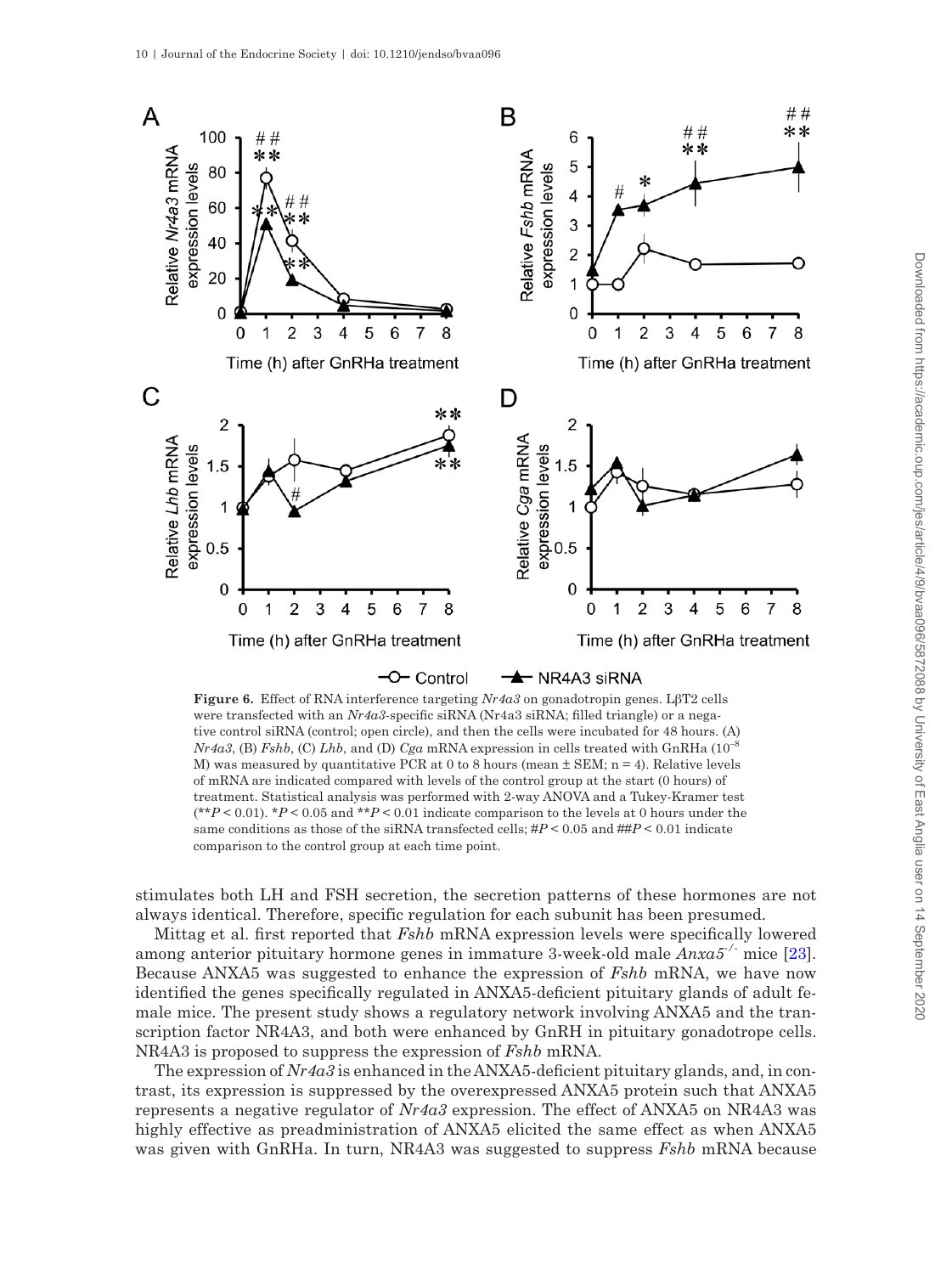overexpression of *Nr4a3* in ANXA5-deficient mice accompanied decreased *Fshb* expression and the suppression of *Nr4a3* by siRNA augmented *Fshb* mRNA expression.

Here, we demonstrated the influence of ANXA5 and NR4A3 on *Fshb* mRNA expression. *Nr4a3* was shown to be an immediate early gene induced by the GnRH receptor. NR4A3 (also known as neuron-derived orphan receptor 1) is known as a nuclear orphan receptor in the NR4A protein family, which includes NR4A1 and NR4A2. It has been reported that the NR4A protein is induced by various stimuli, including the activation of GPCRs [\[24](#page-12-10)-[31\]](#page-12-11). In the present study, the NR4A3 protein immediately accumulated in the nucleus upon GnRHa administration. The NR4A protein was also reported to translocate into nuclei in a ligand-independent manner [\[32](#page-12-12)]. Our data further support the idea that NR4A3 has a primary role in regulating gene expression upon GnRH stimulation. Because ANXA5 expression is also stimulated by GnRH after NR4A3, we assume that the sequential expression of NR4A3 and ANXA5 may define a regulatory network linked with GnRH effects on FSH secretion.

In *Nr4a3* knockdown experiments, the increase in *Fshb* mRNA following GnRHa administration continued for at least 8 hours after administration. This result suggests that the transient increase in NR4A3 after GnRHa stimulation elicits long-lasting effects, such as the following: (1) direct inhibition of *Fshb* transcription activity, (2) repression of the effector of *Fshb* expression, and (3) suppression of *Fshb* mRNA stability. Verification of multiple aspects of this mechanism, such as measuring transcription activity by reporter gene assay and analyzing direct DNA binding by chromatin immunoprecipitation assay, will be helpful for elucidating the effect of NR4A3 on *Fshb* mRNA expression.

NR4A3 is known as a nuclear receptor that is predicted to interact with a specific sequence. To date, we do not know how NR4A3 affects *Fshb* mRNA expression, and we need to examine the relationship between NR4A3 and the reported gene products that affected *Fshb* mRNA. Because NR4A3 was shown to interact with the SIX3 homeodomain transcription factor and SIX3 is expressed in gonadotropes [\[33,](#page-12-13) [34](#page-12-14)], we assume the involvement of the interaction between NR4A3 and SIX3 in the functional network of GnRH-ANXA5-NR4A3-*Fshb*.

Although various molecular functions have been proposed for ANXA5, including the inhibition of protein kinase C [[35\]](#page-12-15), the formation of calcium channels in phospholipid membranes [\[36](#page-12-16)], the binding of calcium ions, and the interaction with actin and collagen [\[37](#page-12-17), [38](#page-12-18)], the physiological significance of these functions is still unknown. Therefore, the functional relationship between ANXA5 and NR4A3 expression is a part of the next subject of investigation into the molecular mechanism for ANXA5 function. Although the present study showed that ANXA5 enhances FSH synthesis, it is not known how it works physiologically. We have already revealed that ANXA5 augments gonadotropin secretion [[9](#page-11-7)], but ANXA5deficient mice exhibit regular estrous cycles and ovulation numbers [\[39\]](#page-12-19). Brachvogel et al. also did not observe any apparent phenotype in reproductive function in  $ANXA5^{-1}$  [[13\]](#page-11-11). This is probably because of the presence of a redundant mechanism of the other annexin family members, ANXA1 through 13, 12 does not exist. Recently, we demonstrated that the expression of ANXA1 is also facilitated by GnRH [\[40](#page-12-20)]. Further analysis of ANXA5 function as it relates to gonadotropin secretion is needed.

It is well known that FSH and LH have different secretion patterns. This difference is sometimes explained by the difference in the pulsatile pattern of GnRH release. The increase in GnRH pulse frequency leads to downregulation of FSH synthesis and release, which is recognized as one of the switching processes between follicular development and maturation [[41](#page-13-0)[-43\]](#page-13-1). This inhibitory mechanism is suggested to be involved in the suppression of *Fshb* under high-frequency GnRH stimulation, in which negative effectors on *Fshb* gene transcription, such as ICER, SKIL, and TGIF1, are induced [\[7,](#page-11-5) [44](#page-13-2), [45\]](#page-13-3). Because *Nr4a3* is transiently induced by GnRH as an immediate early gene and is suggested to specifically suppress the *Fshb* gene expression level, NR4A3 would also be involved in the frequencydependent mechanism by which GnRH regulates FSH secretion.

The present results clearly demonstrate a specific functional relationship among GnRH, ANXA5, and NR4A3. GnRH stimulation of NR4A3 expression that is suggested to suppress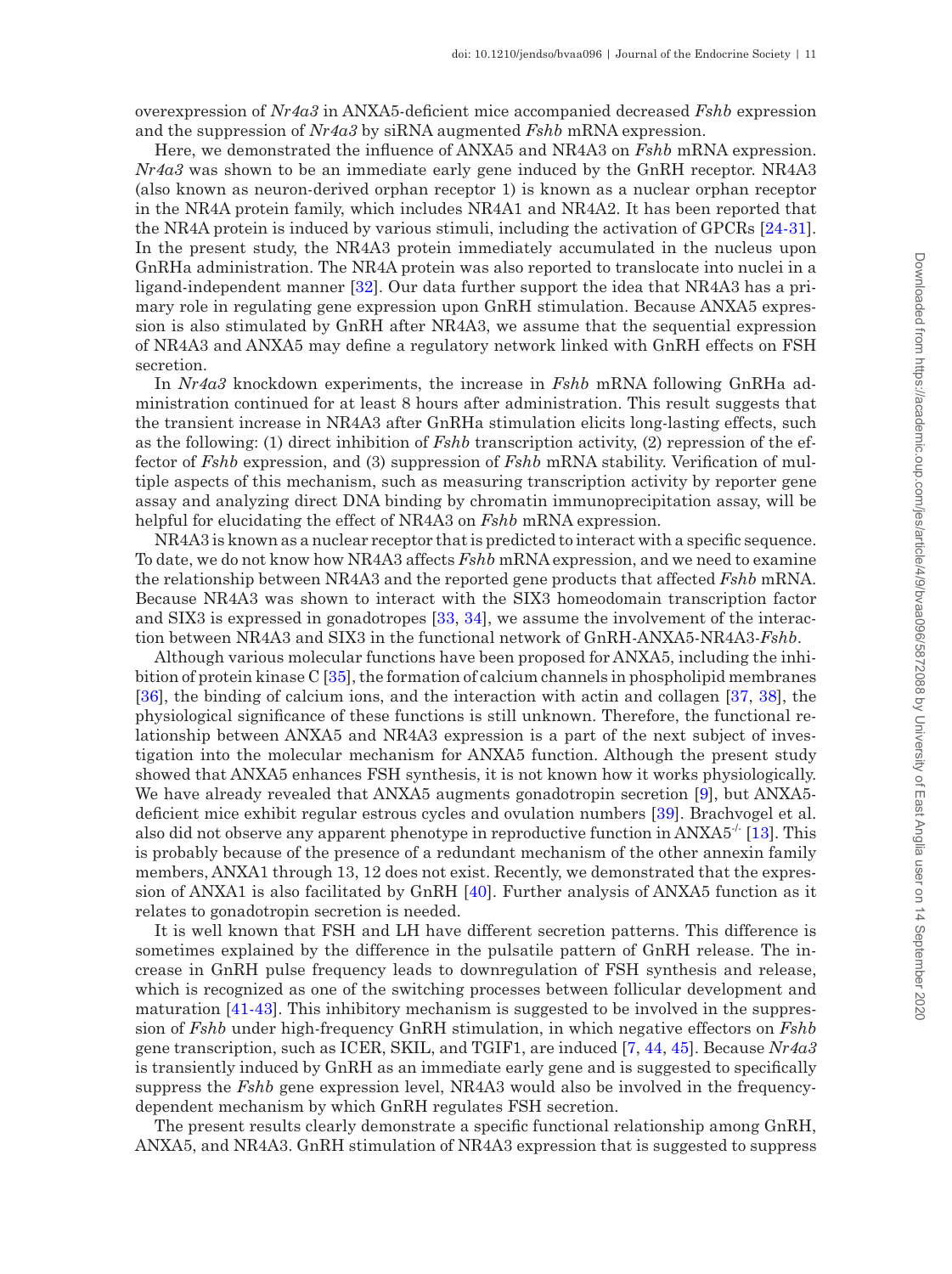FSH expression is followed by augmentation of ANXA5 that downregulates NR4A3 expression. This proposed relationship would consist of a regulatory network that controls *Fshb* expression through association with the mechanisms that establish the harmonized secretion of LH and FSH.

#### **Acknowledgments**

The authors thank M. Nakata for support of office work.

*Financial Support:* This work was supported in part by the Japan Society for the Promotion of Science KAKENHI, Grant-in-Aid for Scientific Research (26660252) to M.K.

#### **Additional Information**

*Correspondence:* Mitsumori Kawaminami, PhD, Laboratory of Veterinary Physiology, School of Veterinary Medicine, Okayama University of Science, Imabari, Ehime 794-8555, Japan. E-mail: [m-kawaminami@vet.ous.ac.jp](mailto:m-kawaminami@vet.ous.ac.jp?subject=).

*Disclosure Summary:* None of the authors have any potential conflicts of interest associated with this research.

*Data Availability:* All data generated or analyzed during this study are included in this published article or in the data repositories listed in References.

#### <span id="page-11-0"></span>**References and Notes**

- 1. Matsuo H, Baba Y, Nair RM, Arimura A, Schally AV. Structure of the porcine LH- and FSH-releasing hormone. I. The proposed amino acid sequence. *Biochem Biophys Res Commun.* 1971;**43**(6):1334-1339.
- 2. Schally AV, Arimura A, Kastin AJ, et al. Gonadotropin-releasing hormone: one polypeptide regulates secretion of luteinizing and follicle-stimulating hormones. *Science.* 1971;**173**(4001):1036-1038.
- <span id="page-11-1"></span>3. Burgus R, Butcher M, Amoss M, et al. Primary structure of the ovine hypothalamic luteinizing hormone-releasing factor (LRF) (LH-hypothalamus-LRF-gas chromatography-mass spectrometrydecapeptide-Edman degradation). *Proc Natl Acad Sci U S A.* 1972;**69**(1):278-282.
- <span id="page-11-2"></span>4. Kakar SS, Winters SJ, Zacharias W, Miller DM, Flynn S. Identification of distinct gene expression profiles associated with treatment of LbetaT2 cells with gonadotropin-releasing hormone agonist using microarray analysis. *Gene.* 2003;**308**:67-77.
- <span id="page-11-3"></span>5. Wurmbach E, Yuen T, Ebersole BJ, Sealfon SC. Gonadotropin-releasing hormone receptor-coupled gene network organization. *J Biol Chem.* 2001;**276**(50):47195-47201.
- <span id="page-11-4"></span>6. Coss D, Jacobs SB, Bender CE, Mellon PL. A novel AP-1 site is critical for maximal induction of the follicle-stimulating hormone beta gene by gonadotropin-releasing hormone. *J Biol Chem.* 2004;**279**(1):152-162.
- <span id="page-11-5"></span>7. Mistry DS, Tsutsumi R, Fernandez M, et al. Gonadotropin-releasing hormone pulse sensitivity of follicle-stimulating hormone-beta gene is mediated by differential expression of positive regulatory activator protein 1 factors and corepressors SKIL and TGIF1. *Mol Endocrinol.* 2011;**25**(8):1387-1403.
- <span id="page-11-6"></span>8. Rosenbaum S, Kreft S, Etich J, et al. Identification of novel binding partners (annexins) for the cell death signal phosphatidylserine and definition of their recognition motif. *J Biol Chem.* 2011;**286**(7):5708-5716.
- <span id="page-11-7"></span>9. Kawaminami M, Etoh S, Miyaoka H, et al. Annexin 5 messenger ribonucleic acid expression in pituitary gonadotropes is induced by gonadotropin-releasing hormone (GnRH) and modulates GnRH stimulation of gonadotropin release. *Neuroendocrinology.* 2002;**75**(1):2-11.
- <span id="page-11-8"></span>10. Kawaminami M, Uematsu N, Funahashi K, Kokubun R, Kurusu S. Gonadotropin releasing hormone (GnRH) enhances annexin A5 mRNA expression through mitogen activated protein kinase (MAPK) in LbetaT2 pituitary gonadotrope cells. *Endocr J.* 2008;**55**(6):1005-1014.
- <span id="page-11-9"></span>11. Yonezawa T, Watanabe A, Kurusu S, Kawaminami M. Gonadotropin-releasing hormone is prerequisite for the constitutive expression of pituitary annexin A5. *Endocr J.* 2015;**62**(12):1127-1132.
- <span id="page-11-10"></span>12. Kawaminami M, Okazaki K, Uchida S, et al. Intrapituitary distribution and effects of annexin 5 on prolactin release. *Endocrine.* 1996;**5**(1):9-14.
- <span id="page-11-11"></span>13. Brachvogel B, Dikschas J, Moch H, et al. Annexin A5 is not essential for skeletal development. *Mol Cell Biol.* 2003;**23**(8):2907-2913.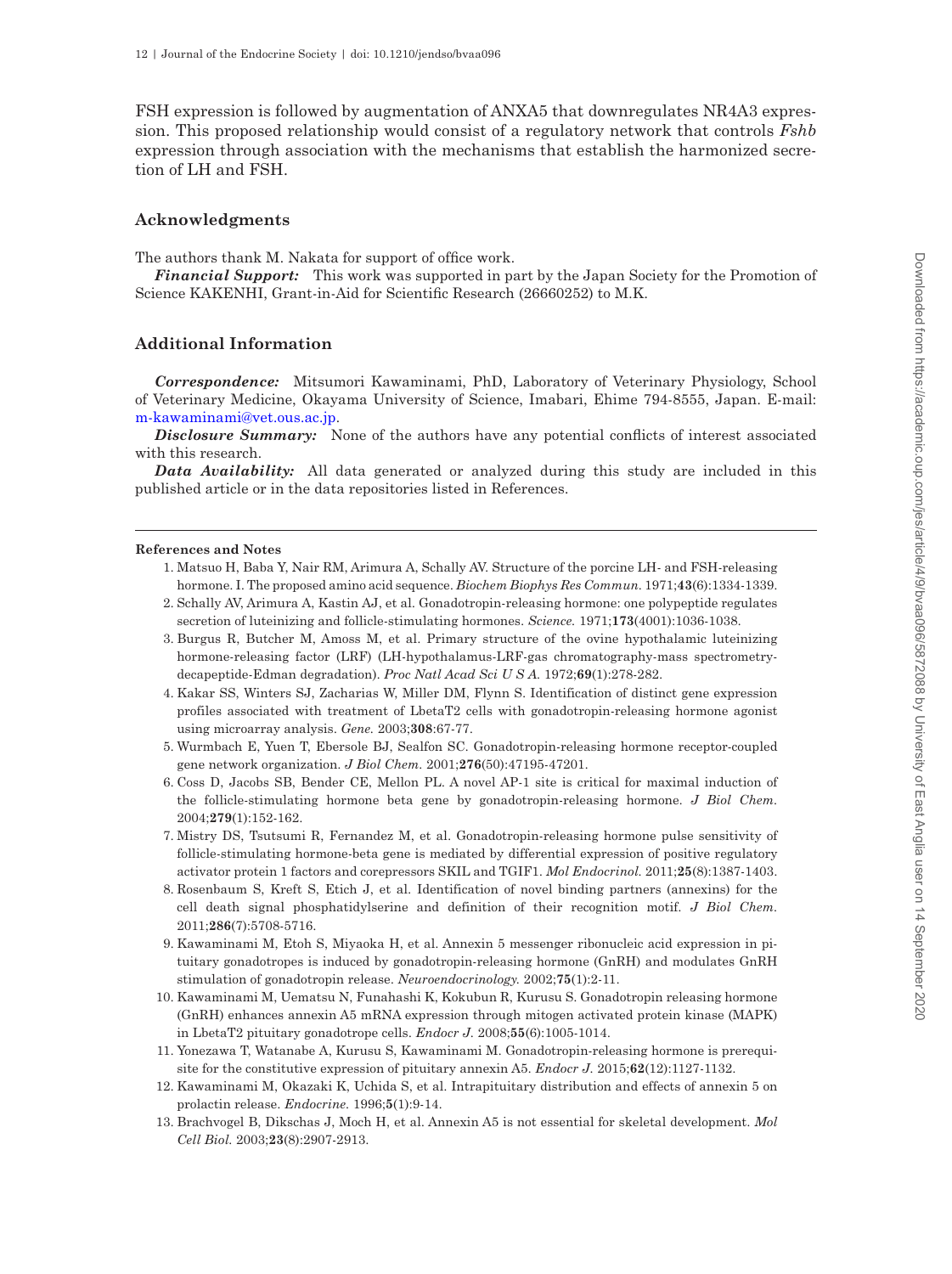- <span id="page-12-0"></span>14. RRID: AB\_2827745 [https://antibodyregistry.org/AB\\_2827745](https://antibodyregistry.org/AB_2827745).
- <span id="page-12-1"></span>15. RRID: AB\_2827744 [https://antibodyregistry.org/AB\\_2827744](https://antibodyregistry.org/AB_2827744).
- <span id="page-12-2"></span>16. RRID: AB\_2714189 [https://antibodyregistry.org/AB\\_2714189](https://antibodyregistry.org/AB_2714189).
- <span id="page-12-3"></span>17. RRID: AB\_772210 [https://antibodyregistry.org/AB\\_772210](https://antibodyregistry.org/AB_772210).
- <span id="page-12-4"></span>18. RRID: AB\_772206 [https://antibodyregistry.org/AB\\_772206](https://antibodyregistry.org/AB_772206).
- <span id="page-12-5"></span>19. RRID: AB\_2534088 [https://antibodyregistry.org/AB\\_2534088](https://antibodyregistry.org/AB_2534088).
- <span id="page-12-6"></span>20. Takehara K, Uchida S, Marumoto N, et al. Secretion of recombinant rat annexin 5 by insect cells in a baculovirus expression system. *Biochem Biophys Res Commun.* 1994;**200**(3):1421-1427.
- <span id="page-12-7"></span>21. Hashimoto I, Henricks DM, Anderson LL, Melampy RM. Progesterone and pregn-4-en-20 alphaol-3-one in ovarian venous blood during various reproductive states in the rat. *Endocrinology.* 1968;**82**(2):333-341.
- <span id="page-12-8"></span>22. Wang T, Shah YM, Matsubara T, et al. Control of steroid 21-oic acid synthesis by peroxisome proliferator-activated receptor alpha and role of the hypothalamic-pituitary-adrenal axis. *J Biol Chem.* 2010;**285**(10):7670-7685.
- <span id="page-12-9"></span>23. Mittag J, Oehr W, Heuer H, et al. Expression and thyroid hormone regulation of annexins in the anterior pituitary. *J Endocrinol.* 2007;**195**(3):385-392.
- <span id="page-12-10"></span>24. Fernandez PM, Brunel F, Jimenez MA, Saez JM, Cereghini S, Zakin MM. Nuclear receptors Nor1 and NGFI-B/Nur77 play similar, albeit distinct, roles in the hypothalamo-pituitary-adrenal axis. *Endocrinology.* 2000;**141**(7):2392-2400.
- 25. Wu Y, Ghosh S, Nishi Y, Yanase T, Nawata H, Hu Y. The orphan nuclear receptors NURR1 and NGFI-B modulate aromatase gene expression in ovarian granulosa cells: a possible mechanism for repression of aromatase expression upon luteinizing hormone surge. *Endocrinology.* 2005;**146**(1):237-246.
- 26. Chao LC, Zhang Z, Pei L, Saito T, Tontonoz P, Pilch PF. Nur77 coordinately regulates expression of genes linked to glucose metabolism in skeletal muscle. *Mol Endocrinol.* 2007;**21**(9):2152-2163.
- 27. Martorell L, Martínez-González J, Crespo J, Calvayrac O, Badimon L. Neuron-derived orphan receptor-1 (NOR-1) is induced by thrombin and mediates vascular endothelial cell growth. *J Thromb Haemost.* 2007;**5**(8):1766-1773.
- 28. Mix KS, Attur MG, Al-Mussawir H, Abramson SB, Brinckerhoff CE, Murphy EP. Transcriptional repression of matrix metalloproteinase gene expression by the orphan nuclear receptor NURR1 in cartilage. *J Biol Chem.* 2007;**282**(13):9492-9504.
- 29. Kumar N, Liu D, Wang H, Robidoux J, Collins S. Orphan nuclear receptor NOR-1 enhances 3',5'-cyclic adenosine 5'-monophosphate-dependent uncoupling protein-1 gene transcription. *Mol Endocrinol.* 2008;**22**(5):1057-1064.
- 30. Pearen MA, Myers SA, Raichur S, Ryall JG, Lynch GS, Muscat GE. The orphan nuclear receptor, NOR-1, a target of beta-adrenergic signaling, regulates gene expression that controls oxidative metabolism in skeletal muscle. *Endocrinology.* 2008;**149**(6):2853-2865.
- <span id="page-12-11"></span>31. Smith AG, Luk N, Newton RA, Roberts DW, Sturm RA, Muscat GE. Melanocortin-1 receptor signaling markedly induces the expression of the NR4A nuclear receptor subgroup in melanocytic cells. *J Biol Chem.* 2008;**283**(18):12564-12570.
- <span id="page-12-12"></span>32. Maxwell MA, Muscat GE. The NR4A subgroup: immediate early response genes with pleiotropic physiological roles. *Nucl Recept Signal.* 2006;**4**:e002.
- <span id="page-12-13"></span>33. Ohkura N, Ohkubo T, Maruyama K, Tsukada T, Yamaguchi K. The orphan nuclear receptor NOR-1 interacts with the homeobox containing protein Six3. *Dev Neurosci.* 2001;**23**(1):17-24.
- <span id="page-12-14"></span>34. Xie H, Hoffmann HM, Meadows JD, et al. Homeodomain proteins SIX3 and SIX6 regulate gonadotrope-specific genes during pituitary development. *Mol Endocrinol.* 2015;**29**(6):842-855.
- <span id="page-12-15"></span>35. Schlaepfer DD, Jones J, Haigler HT. Inhibition of protein kinase C by annexin V. *Biochemistry.* 1992;**31**(6):1886-1891.
- <span id="page-12-16"></span>36. Rojas E, Pollard HB, Haigler HT, Parra C, Burns AL. Calcium-activated endonexin II forms calcium channels across acidic phospholipid bilayer membranes. *J Biol Chem.* 1990;**265**(34):21207-21215.
- <span id="page-12-17"></span>37. Ikebuchi NW, Waisman DM. Calcium-dependent regulation of actin filament bundling by lipocortin-85. *J Biol Chem.* 1990;**265**(6):3392-3400.
- <span id="page-12-18"></span>38. Kim HJ, Kirsch T. Collagen/annexin V interactions regulate chondrocyte mineralization. *J Biol Chem.* 2008;**283**(16):10310-10317.
- <span id="page-12-19"></span>39. Ueki H, Mizushina T, Laoharatchatathanin T, et al. Loss of maternal annexin A5 increases the likelihood of placental platelet thrombosis and foetal loss. *Sci Rep.* 2012;**2**:827.
- <span id="page-12-20"></span>40. Fungbun N, Tungmahasuk D, Terashima R, Kurusu S, Kawaminami M. Annexin A1 is a novel target gene of gonadotropin-releasing hormone in LβT2 gonadotrope cells. *J Vet Med Sci.* 2018;**80**(1):116-124.